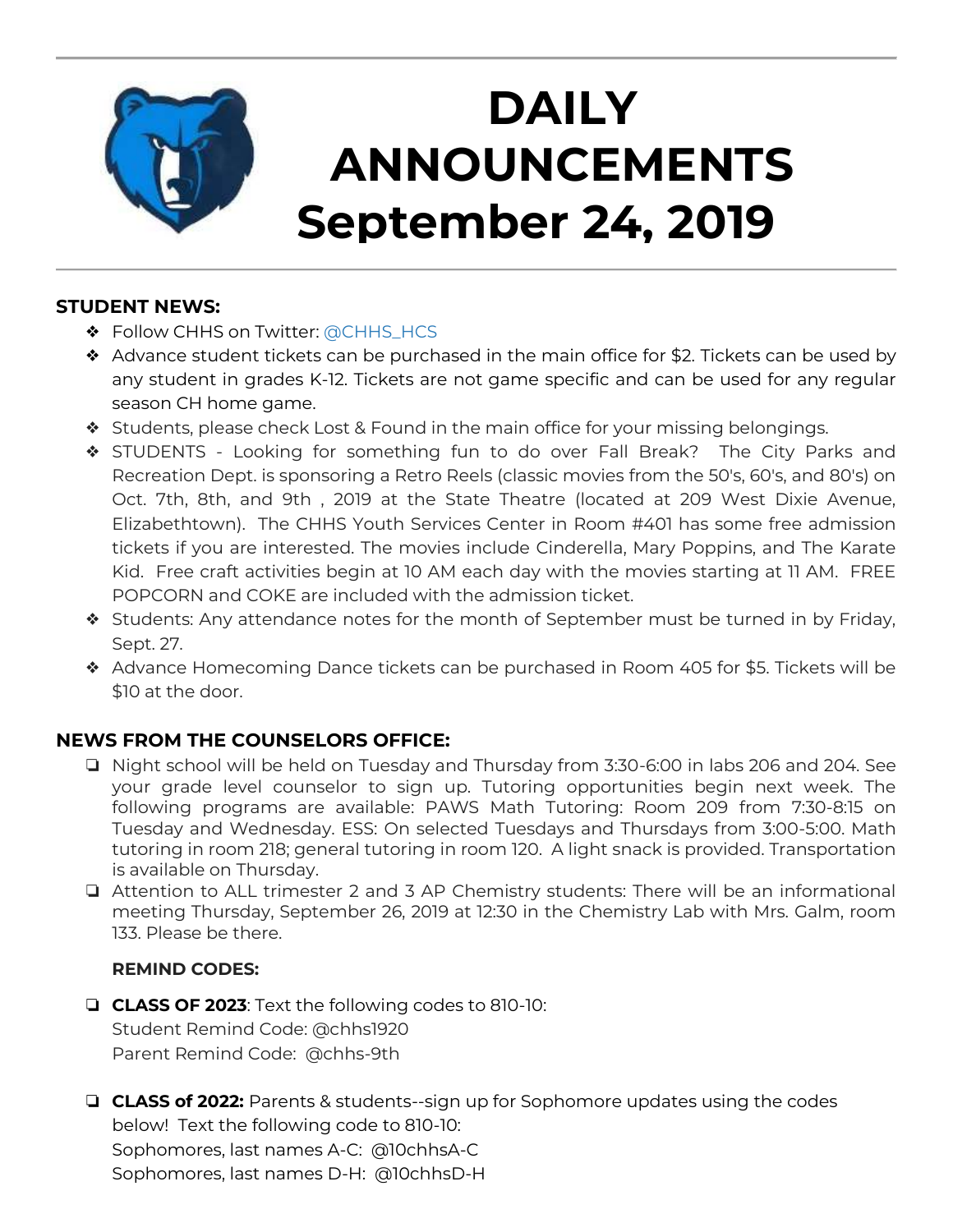

Sophomores, last names I-M: @10chhsI-M Sophomores, last names N-R: @10chhsN-R Sophomores, last names S-Z: @10chhsS-Z

❏ **CLASS OF 2021:** Junior Remind Enrollment Information-- Last name A - C - Text the message @atocjunior to the number 81010 Last name D - H - Text the message @dtohjunior to the number 81010 Last Name I - M - Text the message @itomjunior to the number 81010 Last Name N - R - Text the message @ntorjunior to the number 81010 Last Name S - Z - Text the message @stozjunior to the number 81010

❏ **CLASS OF 2020:** Students can only join ONE student account for these. Parents can join only ONE parent account. **Student Accounts:** Senior Class Information--Text @chhssrinfo to 81010; Senior College Information--Text @srcollege to 81010 (includes Senior Class Information); Early College Seniors-- Text @cdk632 to 81010 (Includes Sr Class and Sr College) **Parent Accounts:** Senior Class Parent Information--Text @3g94ke to 81010; Senior Parent College Information--Text @kfgd72 to 81010 (includes Senior Class Information); Early College Seniors--Text @cdk632 to 81010 (Includes Sr Class and Sr College)

## **UPCOMING EVENTS:**

- September 23-September 27: SPIRIT WEEK
	- Tuesday: Time to Serve-- Camo/USA
	- Wednesday: Time to Play--Jersey/Sports Team
	- Thursday: Time to Party--Frat
	- Friday: Time to Rep-- Class Colors (9th=Yellow, 10th=White, 11th=Navy, 12th=Columbia)
- September 27: Football Homecoming Game/Dance-- Theme is Decades!
- October 3: Underclass picture retakes
- October 7-11: No School/Fall Break
- October 14: No school for students. PLD for faculty & staff

#### **CLUB NEWS:**

- ➔ Game Club members meet every Monday after school until 5:30 with Mr. Menendez in room 129.
- → Central Hardin is celebrating National German week from September 30 October 4..
- ➔ Drama Club, with members of CHHS faculty, will perform *The Laramie Project* at the PAC